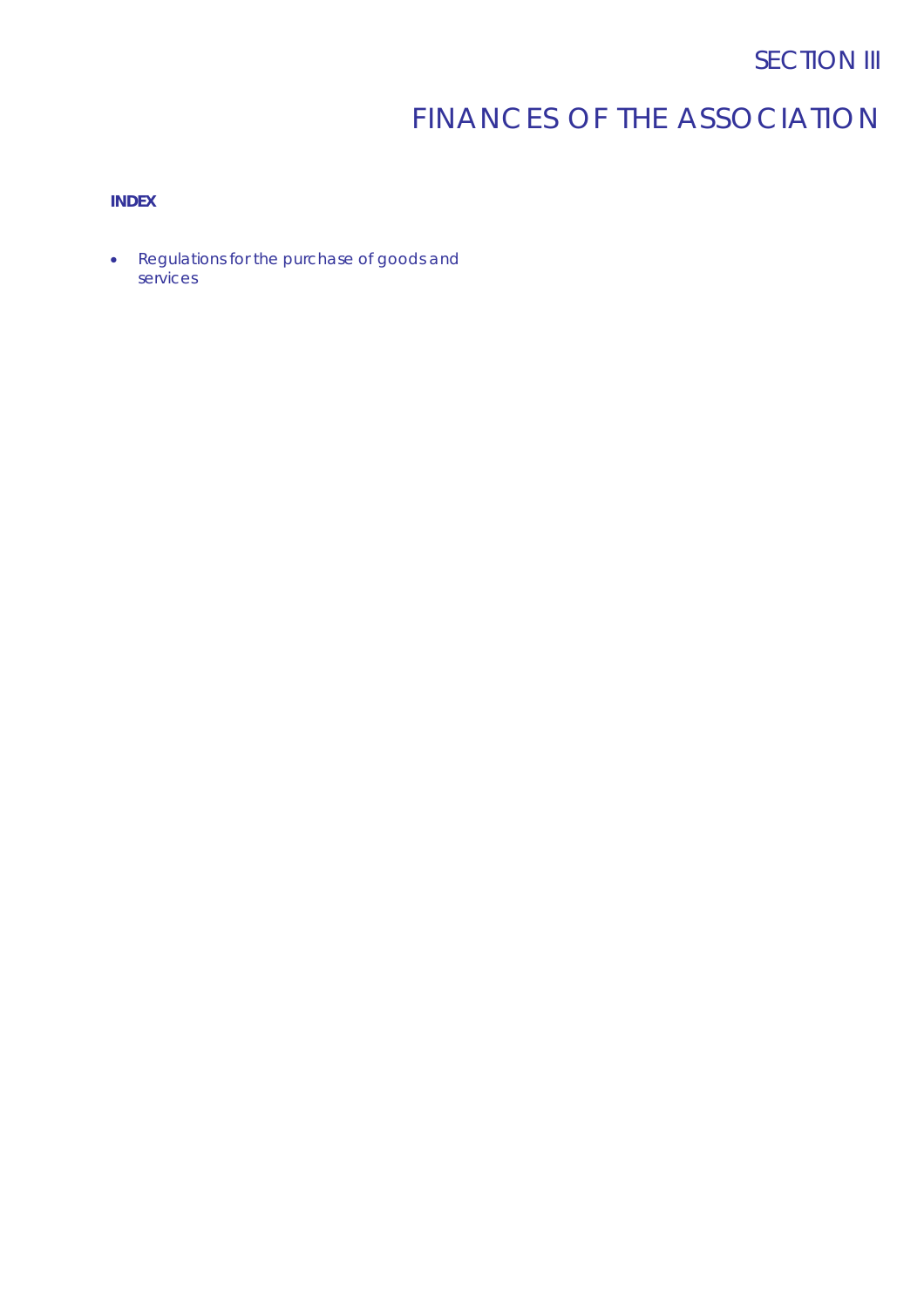#### MALTA FOOTBALL ASSOCIATION

# **REGULATIONS FOR THE PURCHASE OF GOODS AND SERVICES**

#### **1. Scope of these Regulations**

The scope of these regulations is to define a purchasing framework to serve as a basis for the establishment of uniform and controlled purchasing practices of goods and services by the Malta Football Association, hereinafter referred to as "the MFA" or "the Association", in order that a high level of transparency and accountability in the financial affairs of the Association is maintained.

### **2. Purchasing of Goods and Services**

- (i) (a) The purchasing of any product or service the cost of which does not exceed one thousand euro (€1000), other than through the Petty Cash Account or credit card, must be carried out by means of Purchase Order Form (copy attached to these regulations), to be raised and signed by the appropriate Manager or Head of Department concerned. Approval of the proposed purchase of such product or service must be obtained either from the President or the Treasurer.
	- (b) In the case that the purchase of a product or service does not fall under the responsibility of any Manager or Head of a Department, the Purchase Order Form shall be raised by the Treasurer and the approval of the President must be obtained.
- (ii) (a) In the case of the purchase of any product or service the price of which exceeds the amount of one thousand euro (€1000) but does not exceed the amount of two thousand and five hundred euro (€2500), the Manager or Head of Department concerned, prior to raising the relative Purchase Order Form, must whenever possible, obtain at least three (3) written quotations. This shall not apply to the purchase of air tickets and/or related services or hotel accommodation and/or related services.
	- (b) In the case that the purchase of such a product or service does not fall under the responsibility of any Manager or Head of a Department, the procedure mentioned in clause (ii) (a) above shall be executed either by the President or the Treasurer.
	- (c) In the case that less than three (3) quotations had been obtained, the reason for the lack of written quotations must be stated either on the Purchase Order Form or in a memorandum attached to the Purchase Order Form presented for approval.
	- (d) The written quotations obtained must be attached to the Purchase Order Form presented for approval.
	- (e) The choice of the supplier and approval of the proposed purchase will be made by the Administration Board (Bureau). However, in the case of purchases to the account of the MFA Sports Facilities, the approval for the proposed purchase may be authorised by the Sports Facilities Board in lieu of the Bureau.
	- (f) When deciding upon proposed purchase, in the case that a potential supplier is a member of the Bureau or the Sports Facilities Board, such member shall abstain from that part of the meeting during which such a purchase is discussed and until a decision is taken.
	- (g) The Bureau or the Sports Facilities Board, as the case may be, may refuse to accept any proposal and may decide to make a public call for tenders on those conditions which may be deemed fit.
	- (h) If the proposed purchase is considered both by the Bureau and by the Sports Facilities Board and a conflict of opinion arises between the Bureau and the Sports Facilities Board as to whether a public call for tenders should be made, the latter opinion shall prevail.
- (iii) (a) In the case of the purchase of any product or service that exceeds two thousand and five hundred euro (€2500), the Manager or Head of Department concerned, prior to raising the Purchase Order Form, must whenever possible, obtain at least three (3) written quotations. This shall not apply to the purchase of air tickets and/or related services or to the purchase of hotel accommodation and/or related services.
	- (b) In the case that the purchase of a product or service does not fall under the responsibility of any Manager or Head of Department, the procedure mentioned in clause (iii) (a) above shall be executed either by the President or the Treasurer.
	- (c) In the case that less than three (3) quotations had been obtained, the reason for the lack of written quotations must be stated either on the Purchase Order Form or in a memorandum attached to the Purchase Order Form presented for approval.
	- (d) These quotations must be attached to the Purchase Order Form presented for approval.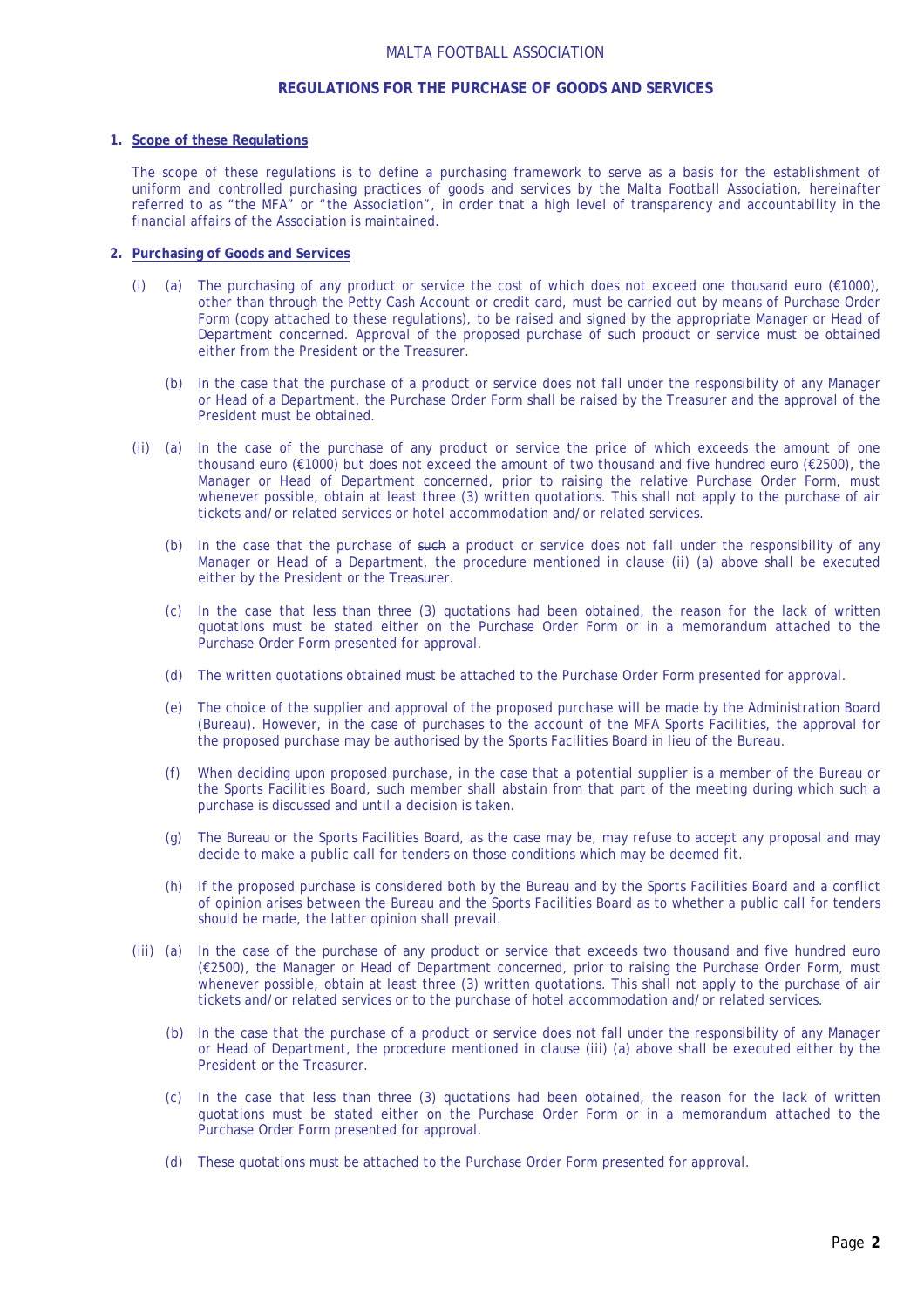- (e) The choice of the supplier and approval of the proposed purchase shall be made by the Executive Committee, except in the case of the purchase of air tickets and hotel accommodation, in which cases the decision shall be taken by the Bureau. Furthermore, in the case of purchases to be made to the account of the Sports Facilities Board, the decision may be taken by the Sports Facilities Board in lieu of the Executive Committee. In the latter case, the President shall inform the Executive Committee of such decision at the earliest opportunity.
- (f) When deciding upon proposed purchase, in the case that a potential supplier is a member of the Executive Committee or the Sports Facilities Board, such member shall abstain from that part of the meeting during which such a purchase is discussed and until a decision is taken.
- (g) The Executive Committee or the Bureau or the Sports Facilities Board, as the case may be, may refuse to accept any quotation or proposal and may decide to ask for quotations or to make a public call for tenders on those conditions which may be deemed fit.
- (h) If a proposed purchase is considered both by the Executive Committee and by the Sports Facilities Board and conflict of opinion arises between the Executive Committee and the Sports Facilities Board as to whether a public call for tenders should be made, the latter opinion shall prevail.

#### **3. Urgent Cases**

The conditions for the purchase of goods and services mentioned in clause 2 above, may be held in abeyance in those cases in which the President of the Association and another Officer of the Association jointly deem that a purchase to be made is of an urgent nature. In every such case, the President shall inform the competent body mentioned in these regulations of such a decision at the earliest opportunity.

#### **4. Preferred or Exclusive Suppliers**

- (i) The Association may keep a list of Preferred and/or Exclusive Suppliers from whom purchases must be made and/or quotations are to be obtained. This list may not include natural persons or companies owned by persons who are members of the Bureau or the Executive Committee or the Sports Facilities Board of the Association.
- (ii) This list is to be established by the Bureau. If such a list has been established, it shall be revised at least once every year.
- (iii) In the case of obtaining of quotations, the fact that a supplier is not included in the list of Preferred and/or Exclusive Suppliers, shall not debar such supplier from giving a quotation.

#### **5. Purchase Order Forms**

- (i) Purchase Order Forms must be numbered and kept in booklet form.
- (ii) Each booklet containing the Purchase Order Forms must be numbered.
- (iii) The Finance Department shall issue the necessary Purchase Order Forms booklets to the President, the Treasurer and to the Managers and Heads of Departments as it may be deemed necessary. The Finance Department shall keep a record of such booklets.
- (iv) A used Purchase Order Forms booklet shall be returned to the Finance Department within fifteen (15) days of its exhaustion.
- (v) Purchase Order Forms shall be made in triplicate and shall be distributed as follows:
	- (a) The original copy is to be given to the supplier after the necessary authorisation in accordance with these regulations had been obtained;
	- (b) The first copy is to be attached to the invoice and to a copy of the delivery note and is to be handed over to the Finance Department; and
	- (c) The second copy is to be retained in the appropriate Purchase Order Forms booklet of the Official, Manager or Department issuing the Purchase Order Form.

#### **6. Delivery Notes**

- (i) In the case of purchase of goods, the Manager or Head of Department that had raised the Purchase Order Form shall have the responsibility of obtaining a copy of the Delivery Note of the goods purchased and must keep a file containing all the Delivery Notes regarding such goods.
- (ii) A Delivery Note must be issued on the letterhead of the supplier and duly signed by the Manager or Head of Department taking delivery of the goods or by the person authorised by them to take such delivery.
- (iii) A copy of each Delivery Note is to be attached to the first copy of the Purchase Order Form.